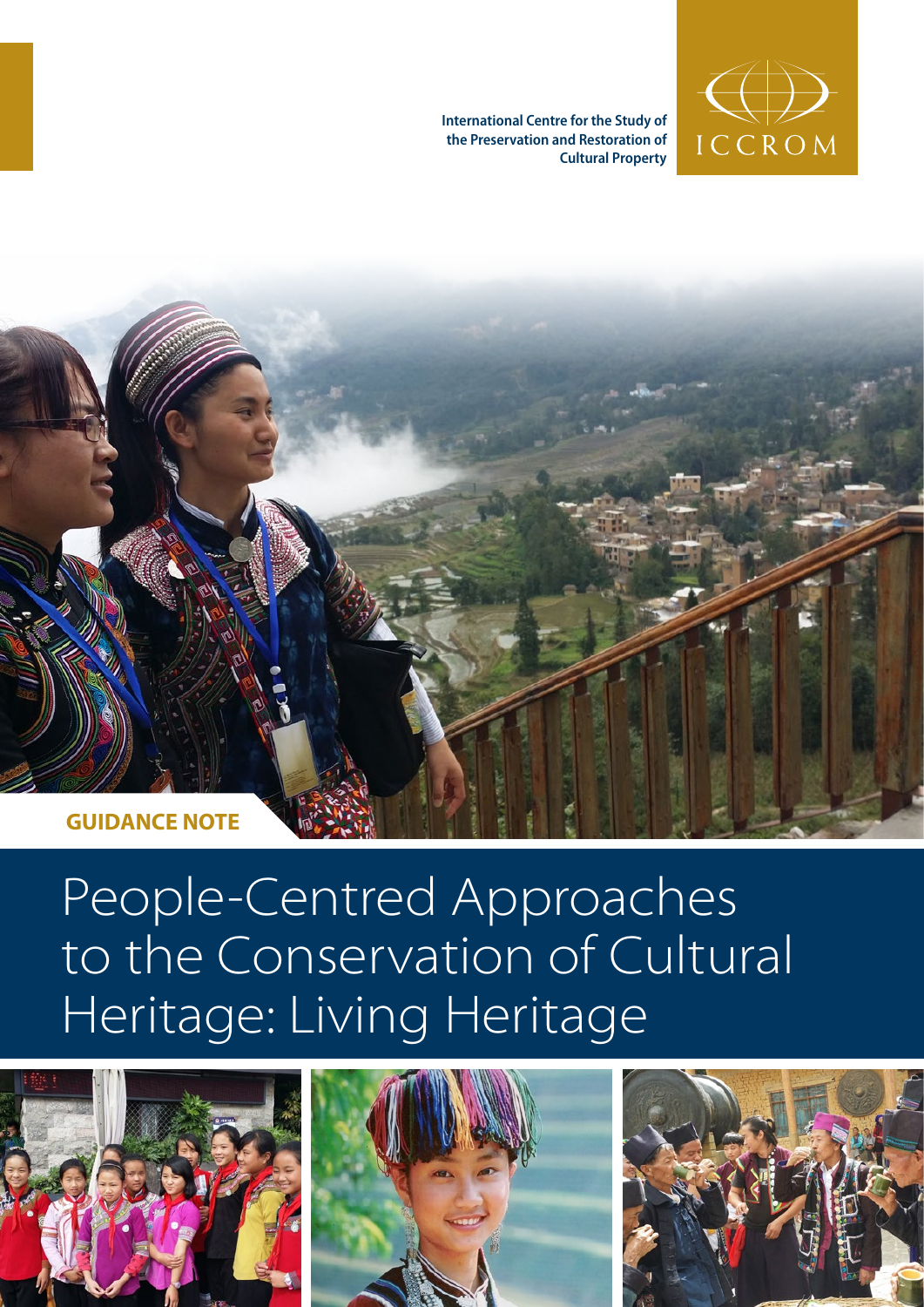

## People-Centred Approaches to the Conservation of Cultural Heritage: Living Heritage

 2015 ICCROM International Centre for the Study of the Preservation and Restoration of Cultural Property Via di San Michele, 13 00153 Rome, Italy www.iccrom.org

#### Written by:

Sarah Court, Consultant, People-Centred Approaches Programme Gamini Wijesuriya, Coordinator, People-Centred Approaches Programme & Project Manager (Sites Unit)

An earlier version of this document prepared by Sarah Court and Gamini Wijesuriya was revised in November 2013 following a workshop on ICCROM's programme on People-Centred Approaches to Conservation. The authors would like to thank the workshop participants for their comments: Catherine Antomarchi, Julio Moure Cortés, Claudine Déom, Amareswar Galla, Joseph King, Yohei Kiyonaga, John Rodger, Tara Sharma, Aparna Tandon and Jane Thompson.

This guidance note begins with a brief discussion on people-centred approaches to heritage conservation. This is a discussion that has been taking place for some time but involving community members still remains a real challenge at many heritage places. This document has been written for those who are – or potentially could be – involved in heritage: policy-makers, heritage practitioners and community members, and aims to provide them with some guidance on how to work towards increased community participation.

The following pages attempt to explain why taking a people-centred approach to heritage is important (Part 1) and why working with communities is a key focus of such work (Part 2). Part 3 then discusses specific benefits that can be gained by all parties if such an approach is adopted. Suggested ways of working so as to foster community engagement are then given (Part 4) and a selection of available tools that may be of use are provided (Part 5). Links throughout the document offer routes to further reading and other resources.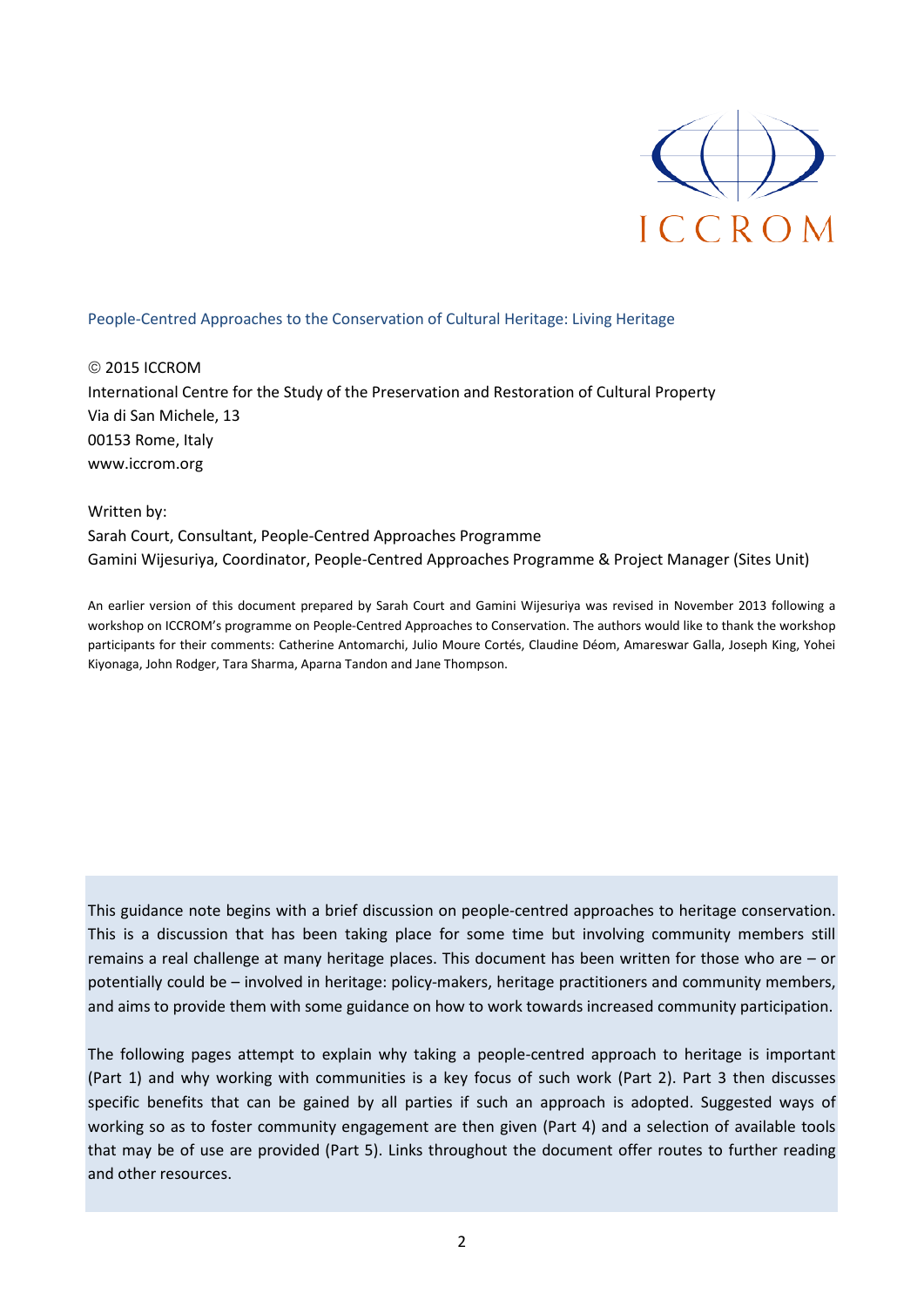# Part 1: Why take a people-centred approach to heritage?

Cultural heritage has been created by people and it has been created for people. Our world is a better place for the richness that cultural heritage brings.

Although individual people and their contribution to cultural heritage is important, it is often more appropriate to work with groups of people – or communities – as culture is usually accomplished through collaboration. It can also be more helpful to think in terms of the efforts made by groups of people to the conservation of heritage: communities of place, communities of interest and communities of practice.

At heritage places that are considered to be a 'living' part of their community (and examples range from Buddhist temples to the London underground), the community's engagement often brings advantages to both heritage and community alike. Communities contain capacities and assets that outlast political or professional structures and complement specialist knowledge and skills. A people-centred approach harnesses

these capacities in order to offer long-term conservation and co-management for the good of the heritage and for the good of the community.

Conversely, there are many examples that illustrate the negative impacts that can occur when heritage is divorced from society by an imbalanced management system. Where the relationship between people and heritage is divorced from society by an imbalanced management system. Where the relationship between people and heritage has been weakened or broken, a people-centred approach seeks to identify the problems and rectify them.

Taking a people-centred approach is not simply a suggestion for increasing participation within a management system. Instead, it is about addressing a core component of heritage management – the people who are connected to heritage – and ensuring that it is an integral element of conserving that heritage.

# Part 2: Why engage communities?

Communities have become the focus of a number of international and national policies, as strong communities tend to be beneficial for both individuals and for society as a whole. Strong communities are made up of good support networks and active community groups with volunteering opportunities contribute to improved health and well-being; increased social inclusion; reduced criminal and antisocial behaviour; increased enterprise and learning cultures; and encourage participation in the democratic process. In the case of heritage, community involvement contributes to this broader picture but also brings specific advantages to the heritage as well.

In this context people-centred approaches do not consider heritage as simply an isolated entity that requires resources for its conservation and management. Instead heritage is seen as having the potential to play an active role in communities and bring benefits to people, thereby demonstrating that heritage is meaningful to society, as well as gaining society's support for its on-going use and protection. Engaging communities is about strengthening their ability to participate meaningfully in the process of making conservation and management decisions for themselves and their heritage. Communities can be communities of place (those who live within or near to heritage), communities of interest (those who feel a connection to or are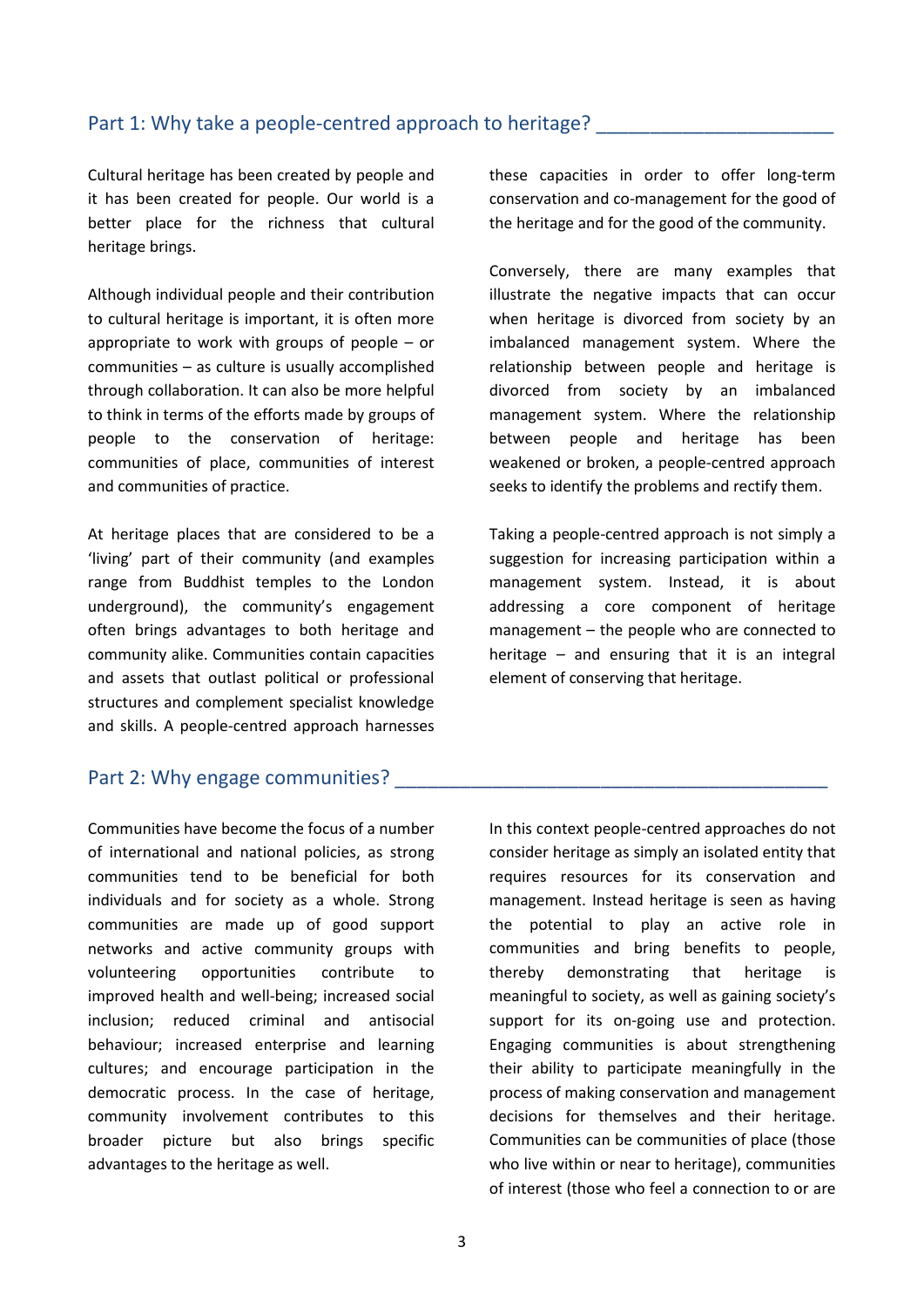interested in heritage) or communities of practice (those who work with heritage).

Some heritage places already attract millions of visitors and it could be argued that they have no need of new approaches to involve people. However, at heritage places that appear to be successful visitor attractions, the question needs to be asked if other communities, such as local residents, are still allowed to enjoy their heritage as it was originally intended and if they derive benefits from it. These situations need evaluating in terms that go beyond visitor numbers and financial income to include, for example, measurements of how healthy the related community of place is. This discussion is often approached through the lens of sustainable development, with the objective of creating a sustainable community<sup>[1](#page-3-0)</sup>. Not only does this sustainability discourse suggest measuring the success of a heritage place in terms of economic, environmental and social factors, but also places an emphasis on conservation as the only way of ensuring that future generations enjoy heritage resources.

However, all too often within the wider international discussion of sustainability, heritage is given only a limited mention<sup>[2](#page-3-1)</sup>. The perceived marginal contribution that cultural heritage can play to such agendas has two negative impacts: it both fails to harness fully the potential contribution that culture can give to issues such

as community dignity, cultural inclusion, poverty alleviation, etc., as well as marginalizing cultural heritage in such a way that it is not perceived as playing a useful role in society. A shift is needed where the heritage sector manages to become more significant, thereby not only producing benefits for communities but gaining their support in recognition of the meaningful contribution that heritage can play. As it cannot be taken for granted that there will be future support for maintaining many heritage assets, heritage needs to take on a more dynamic role where it can produce results beyond its confines, reaching equilibrium with society which will see more reason to safeguard it.

Emphasis on providing the community with a genuine and self-driven role in public affairs ties into a call for endogenous approaches to sustainable development; change must be rooted in local understanding of needs and opportunities, so that such change brings long-lasting benefits to the community<sup>[3](#page-3-2)</sup>. This has been adopted in the area of community development and it has been noted that even disadvantaged communities have capacities and assets that can benefit their own development and their heritage resources<sup>[4](#page-3-3)</sup>.

Another strand of people-centred approaches to conservation is the Living Heritage Approach<sup>[5](#page-3-4)</sup>, where living heritage is characterized by the ongoing use of heritage by its associated community for the purpose for which it was originally created. Living heritage is strongly linked to a community and is therefore subject to a continuous process of evolution, as change is

<span id="page-3-0"></span> $1$  Indeed when the 40<sup>th</sup> anniversary of the World Heritage Convention was commemorated in 2012, it was seen as an opportunity to reflect on the contribution of World Heritage in particular to sustainable development, in the spirit of the Rio +20 conference. In fact, the World Heritage Committee declared the theme of that year as 'World Heritage and Sustainable Development: the Role of Communities' with a number of meetings producing statements on the important contribution communities can make to heritage and draw from it.

<span id="page-3-4"></span><span id="page-3-3"></span><span id="page-3-2"></span><span id="page-3-1"></span><sup>&</sup>lt;sup>2</sup> For example in: UN System Task Team on the Post-2015 UN Development Agenda (2012) *[Realizing the Future We Want](http://www.un.org/millenniumgoals/pdf/Post_2015_UNTTreport.pdf)  [for All. Report to the Secretary-General](http://www.un.org/millenniumgoals/pdf/Post_2015_UNTTreport.pdf)*. New York: United Nations: 27.

<sup>&</sup>lt;sup>3</sup> See, for example, the **Indigenous Peoples' and Community-**Conserved [Territories and Areas.](http://www.iccaconsortium.org/)

 $4$  E.g. the Asset-Based Community Development approach, see Kretzmann, J.P., & McKnight, J.L. (1993) *Building Communities from the Inside Out: a path toward finding and mobilizing a community's assets*. Skokie, IL: ACTA Publications.

<sup>5</sup> Wijesuriya, G. (2015) *[Living Heritage: a summary](http://www.iccrom.org/wp-content/uploads/PCA_Annexe-1.pdf)*. Rome: ICCROM.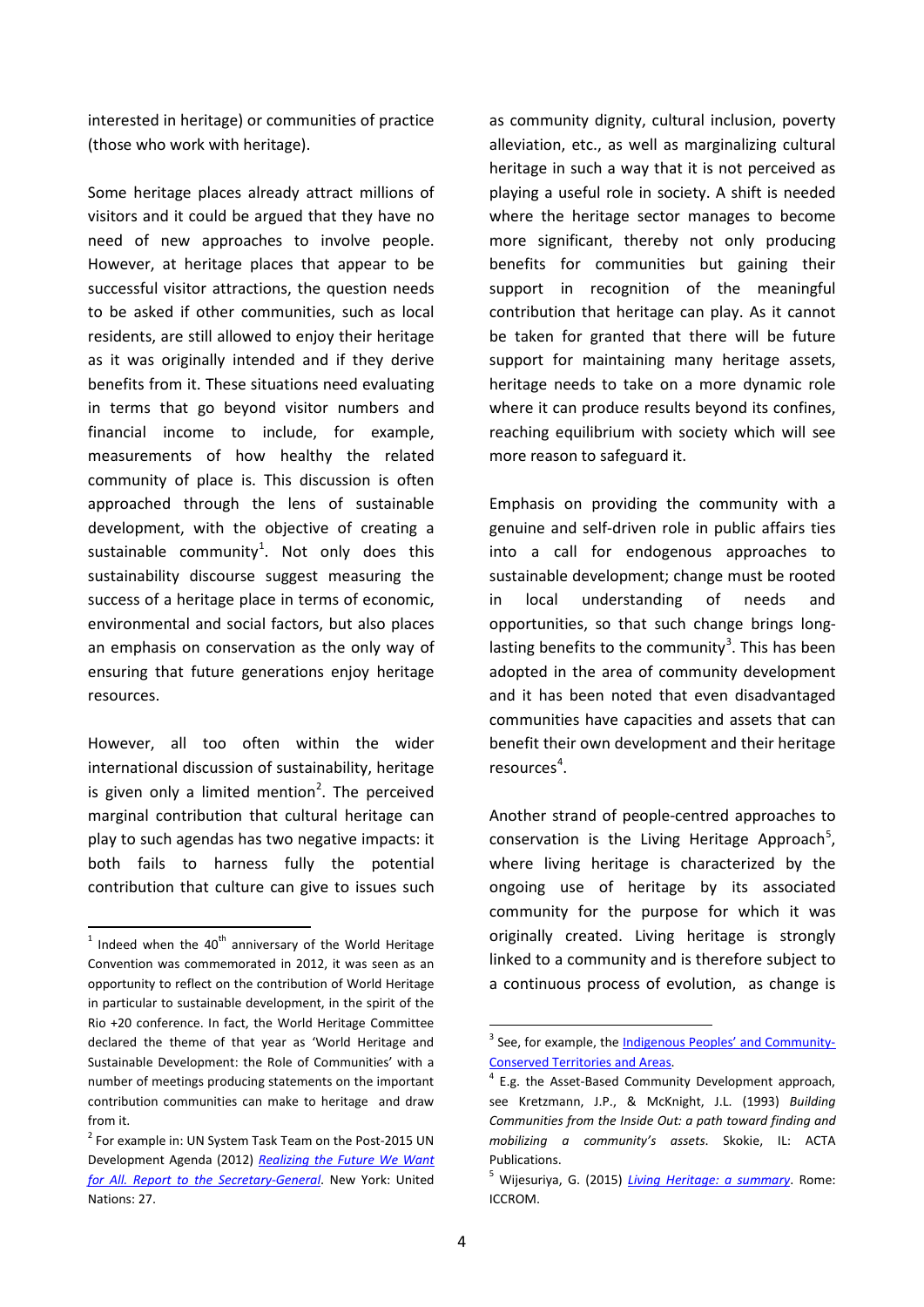embraced as part of the living nature of the heritage place. This maintains a continuity of community connections (as expressed both in terms of tangible and intangible heritage) and those connected communities take responsibility

to maintain their heritage by traditional or established means. Furthermore, such heritage is linked to or has relevance for the contemporary life of the community who endeavour to draw various benefits from it.

# Part 3: What are the benefits of people-centred approaches?

In order to improve the relationship between heritage and society, it is helpful to think in terms of working with specific groups of people in order to support the development of their capacities so that they are better able to contribute should they want to. The World Heritage Capacity Building Strategy identifies three such target groups as: practitioners, institutions (described below as 'decision- and policy-makers*'*), and communities and networks<sup>[6](#page-4-0)</sup>. Each of these groups brings capacities and can gain benefits from their contribution to heritage conservation.

Although it is not always easy, there is increasing awareness that people-centred approaches brings recognized benefits to heritage, to those working in the heritage sector and to communities.

#### **Benefits for decision- and policy-makers**

By promoting community participation in heritage, policy-makers are able to be seen engaging in much broader debates (such as sustainable development), promoting measurable opportunities for community engagement, opening up democratic processes and improving transparency of government. This in turn could provide political advantage, attracting new support from a wider number of people . Owners of heritage and other interest groups could potentially access more funding and other resources. Developers could gain planning approvals more efficiently through public engagement, saving both time and money.

#### **Benefits for heritage practitioners**

Those working with heritage are those who can gain direct benefits from community members who engage in managing, monitoring and providing resources and knowledge for its management (not just fund-raising but 'peopleraising'); through access to traditional knowledge systems; and by creating a broad-base of support for conservation.

## **Benefits for communities**

Tourism is often cited as being the means by which heritage can provide economic benefits to communities, although it can bring both negative and positive impacts. Other broader benefits for community members should be considered, including: greater sense of ownership; stronger cultural identity; spirituality; increased employment opportunities; increased economic returns through heritage 'added value'; contributions to sustainable development; more sustainable communities; increased cultural and social inclusion and intergenerational integration; more life-long learning experiences; more varied leisure opportunities; poverty alleviation and improved intercultural understanding<sup>[7](#page-4-1)</sup>.

It should be noted that these benefits will vary from case to case and will be affected by the type of heritage (archaeological site, museum

<span id="page-4-1"></span><span id="page-4-0"></span> <sup>6</sup> World Heritage Committee (2011) *[The World Heritage](http://whc.unesco.org/archive/2011/whc11-35com-9Be.pdf)  [Strategy for Capacity Building](http://whc.unesco.org/archive/2011/whc11-35com-9Be.pdf)* (WHC11-35COM-9BE).

 $7$  Such benefits are illustrated through case studies in publications such as: Gould, P.G. & Burtenshaw, P. (eds) (2014) 'Special issue: Archaeology and Economic Development', *Public Archaeology* 13: 1-3; Galla, A. (ed.) *World Heritage. Benefits beyond borders.* Cambridge: Cambridge University Press; Vinson, I. (ed.) (2011) 'Social Benefits of Heritage (thematic double issue)'. *Museum International* 63:1-2.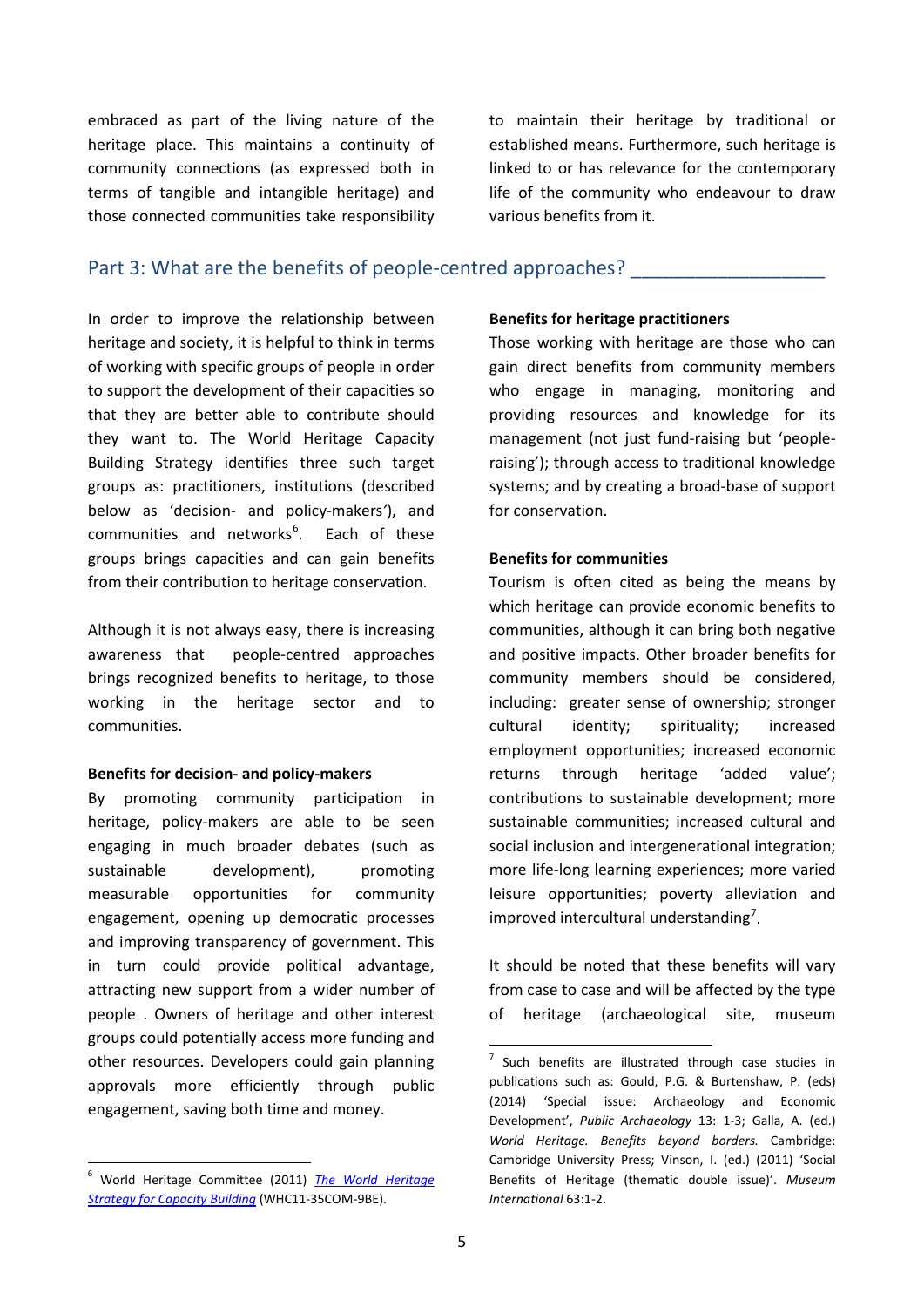collection, historic town centre, cultural landscape, etc.), the level and type of community engagement and interests, the available support and infrastructure, and the wider context. While there is no simple recipe, there are many examples that can be explored to understand the range of possible approaches and to inspire adapted approaches elsewhere.

# Part 4: Who can promote people-centred approaches to heritage?

In order to be most effective and to build strong healthy relationships, community engagement needs to take place as early as possible. Dialogue needs to be an on-going activity over time, rather than providing information at later stages. People-centred approaches can be supported by any one of the groups involved in heritage through concrete actions, examples of which are listed below as suggestions of ways forward.

#### **Decision- and policy-makers can:**

- Give voice at a national/international level of the benefits that heritage can deliver to society
- Promote dialogue with development agencies to see heritage part of the sustainability agenda
- Revisit the management systems in place for heritage and assess the ways in which they can be adjusted to allow greater community involvement
- Allocate resources for capacity development in the area of community engagement
- Ensure that funding for heritage-related projects allow for community consultation and involvement

## **Practitioners can:**

- Assess the existing management system and its ability to facilitate community engagement, making adjustments where possible, in particular to promote joint management processes and monitoring
- Identify and dialogue with communities
- Engage communities for the identification of heritage and its interpretation, and the strategic development of conservation projects
- **Involve communities in defining values and** assessing significance
- Set objectives that do not only aim to protect heritage but also to deliver benefits to society, then set joint management actions and share resources

#### **Community members can:**

- Be proactive in suggesting and organizing their own heritage-related initiatives
- **EXEC** Seize opportunities offered by policy-makers and practitioners to participate, engage in decision-making and volunteer
- Share knowledge about the heritage place
- Highlight concerns and request benefits
- Share available resources, not just money but human resources, services, etc.

# Part 5: Extending to nature

<span id="page-5-0"></span>The theme of People-Centred Approaches to Conservation is one that reaches beyond the cultural heritage sector and the natural heritage sector too is engaging with it: indeed both sectors are working towards a new paradigm shift based on the wellbeing of both people and heritage.

Recent work on nature-culture interlinkages<sup>[8](#page-5-0)</sup> undertaken by ICCROM, IUCN and other partners has illustrated how there is an underlying rationale in both sectors to reinforce the 'people' or 'community' factor in their respective

<sup>&</sup>lt;sup>8</sup> UNESCO World Heritage Centre (2015) [Culture-](http://whc.unesco.org/en/review/75/)[Nature Links.](http://whc.unesco.org/en/review/75/) *World Heritage* 75.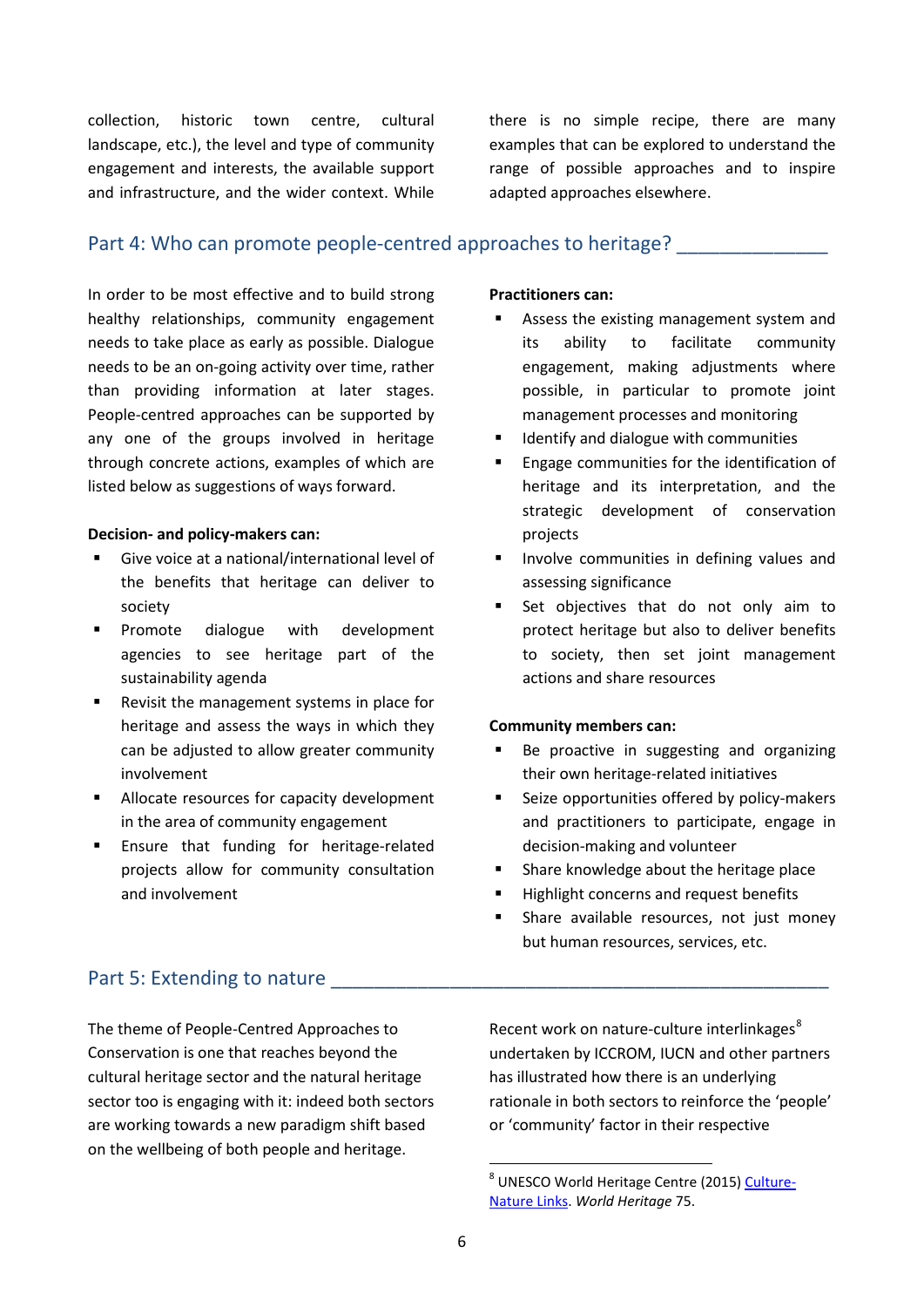discourses. This is part of a broader shift from the care of heritage alone to the pursuit of well-being of both heritage and society as a whole (people and the environment). This work on natureculture interlinkages has provided an important opportunity to explore and test this premise together and, where appropriate, facilitate a shift in respective management and conservation approaches.

It can be said that more effective management of sites is now understood to include a focus on the collective wellbeing of natural and cultural heritage, *as well as* that of people. This shift has become a way of overcoming past errors where heritage processes were overly led by experts and unfolded in isolation from the wider concerns of society and the environment. In this

context, People-Centered Approaches for the Conservation of Natural and Cultural Heritage is a way of providing a theoretical basis to underpin future heritage management practices.

For this reason the People-Centered Approaches Programme has focused on both nature and culture, involving practitioners from both the natural and cultural heritage sectors. Thanks to the specific formulation of international and regional courses on 'Promoting People-Centred Approaches: Engaging Communities in the Conservation of Nature and Culture' (see below), the experiences of participants and resource people are also being pooled to enhance our understanding of future challenges and opportunities.

# Part 6: How can this be done? What resources are available? \_\_\_\_\_\_\_\_\_\_\_\_\_\_\_\_\_\_\_\_

Although genuine community engagement in heritage remains a huge challenge, significant experience has already been gained in some heritage places with publications and other tools available that share approaches and offer guidance. Some examples are given below.

## **Training**

Among other organizations, ICCROM provides specific capacity-building initiatives related to the conservation of cultural heritage. In particular, a new course on Engaging Communities has been developed, primarily aimed at conservation practitioners, to provide the necessary knowledge and tools to work more effectively with communities through existing management systems. This course will also be used as an opportunity to create a forum for participants to share their experiences from both the cultural and natural heritage sectors, learning from each other and other heritage practitioners who are actively involved with communities.

 [Promoting People-Centred Approaches To](http://www.iccrom.org/priority-areas/living-heritage/)  [Conservation: Living Heritage](http://www.iccrom.org/priority-areas/living-heritage/)

## **Participatory management**

Stakeholder analysis can be an important first step to opening up a management system to participatory approaches. By identifying the range of stakeholders and interest groups, analysis can then be carried out to identify which groups and communities could be engaged. Example of how to go about this can be found in:

- Hockings, M. *et al.* (2008) *[Enhancing Our](http://whc.unesco.org/document/100750)  [Heritage Toolkit. Assessing Management](http://whc.unesco.org/document/100750)  [Effectiveness of Natural World Heritage](http://whc.unesco.org/document/100750)  Sites*. *[Tool 3: Relationships with](http://whc.unesco.org/document/100750)  [Stakeholders.](http://whc.unesco.org/document/100750)* Paris: UNESCO World Heritage Centre.
- Myers, D., Smith, S.N. & Shaer, M. (2010) *[A](http://www.getty.edu/conservation/publications_resources/pdf_publications/pdf/jarash_case_study.pdf)  [Didactic Case Study of Jarash Archaeological](http://www.getty.edu/conservation/publications_resources/pdf_publications/pdf/jarash_case_study.pdf)  [Site, Jordan: Stakeholders and Heritage](http://www.getty.edu/conservation/publications_resources/pdf_publications/pdf/jarash_case_study.pdf)  [Values in Site Management. Activity 2:](http://www.getty.edu/conservation/publications_resources/pdf_publications/pdf/jarash_case_study.pdf)  [Identify Stakeholders](http://www.getty.edu/conservation/publications_resources/pdf_publications/pdf/jarash_case_study.pdf)*. GCI.

Heritage organizations can provide engagement opportunities and involve others in decisionmaking. An example of practical guidance in this area can be found at: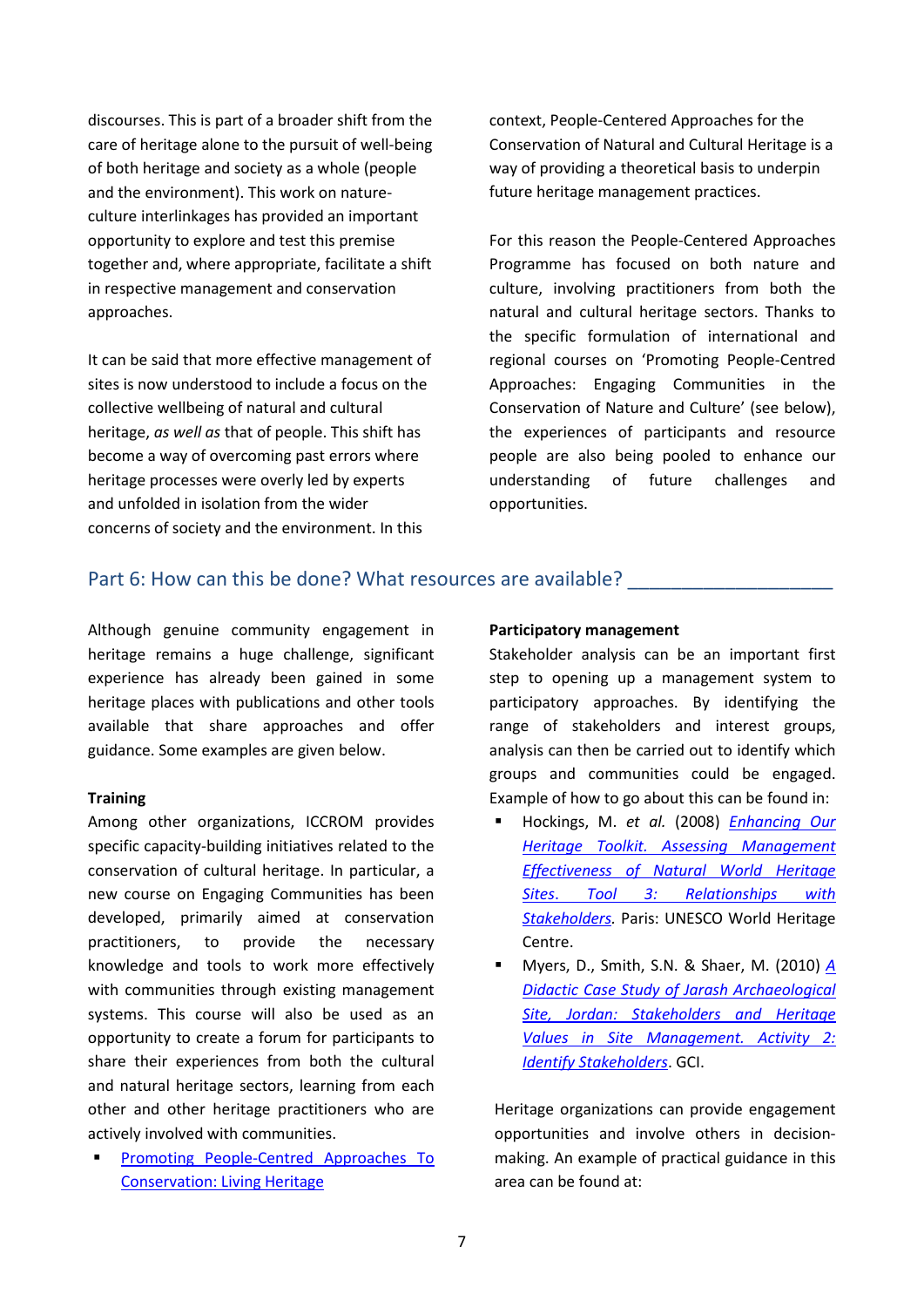Trow, S. & Tunnicliffe, S. (2011) *[Knowing](https://content.historicengland.org.uk/images-books/publications/knowing-your-place/knowing-your-place12.pdf/)  [Your Place: Heritage and Community-led](https://content.historicengland.org.uk/images-books/publications/knowing-your-place/knowing-your-place12.pdf/)  [Planning in the Countryside](https://content.historicengland.org.uk/images-books/publications/knowing-your-place/knowing-your-place12.pdf/)*. London: English Heritage.

## **Cultural mapping**

Cultural mapping is: 'the set of activities and processes for exploring, discovering, documenting, examining, analysing, interpreting, presenting and sharing information related to people, communities, societies, places and material products and practices associated with those people and places'<sup>[9](#page-7-0)</sup>. The process of cultural mapping can provide a meaningful and active role for community members and the results can be used in a variety of ways to promote community dignity, social inclusion, sustainable tourism, etc. There are several practical guides to carrying out cultural mapping, including:

- Galla, A. (2011) *Museums, Cultural Mapping and Heritage Tourism in Southeast Asia*. Pacific Asia Observatory & ICOM: Brisbane & Paris.
- Taylor, K. & Cook, I. (2012) *A Contemporary Guide to Cultural Mapping. An ASEAN Australia Perspective*. Jakarta: ASEAN
- Flavelle, A. (2002) *Mapping Our Land: A guide to Making Maps of Our Own Communities and Traditional Lands*. Lone Pine Foundation, Edmonton
- Clark, I., Sutherland, J., and Young, G. (1995) *Mapping Culture - A Guide for Cultural and Economic Development in Communities.*  AGPS: Canberra.

# **Heritage interpretation**

Heritage interpretation is: 'any communication process designed to reveal meanings and relationships of cultural and natural heritage to the public, through first-hand involvement with an object, artifact, landscape or site<sup>'[10](#page-7-1)</sup>. These

processes have the potential to be participatory and allow individuals and communities to identify heritage values and share them with others. Again there are examples of toolkits that help practitioners and communities to use interpretation to explore their heritage:

- Brochu, L. & Merriman, T. (2011) *Put the HEART Back in Your Community: Community Experience Planning.* Fort Collins, CO: Heartfelt Publications
- Porter, J. et al. (2010) *[Talking About Our](http://www.snh.gov.uk/docs/B1117673.pdf)  [Place Toolkit.](http://www.snh.gov.uk/docs/B1117673.pdf)* Inverness: Scottish Natural Heritage.
- GKA (2007) *[Local Interpretation Plans: a](http://see-tcp-project-sagittarius.eu/index.php/el/downloads/category/26-communitytoolbox?download=54:herianlocal-interpretation-plans-toolkit2005pdf) Tool [Kit to Help Communities Explore Local](http://see-tcp-project-sagittarius.eu/index.php/el/downloads/category/26-communitytoolbox?download=54:herianlocal-interpretation-plans-toolkit2005pdf)  [Heritage.](http://see-tcp-project-sagittarius.eu/index.php/el/downloads/category/26-communitytoolbox?download=54:herianlocal-interpretation-plans-toolkit2005pdf)* Cardiff: Groundwork Wales/Herian.

#### **Asset-based community development**

It has been noted that even disadvantaged communities have capacities and assets that can benefit their own development and their heritage resources. Guidance on identifying and mobilizing those assets that already exist within a community can be found in:

 Kretzmann, J.P., & McKnight, J.L. (1993) *Building Communities from the Inside Out: a Path Toward Finding and Mobilizing a Community's Assets*. Skokie, IL: ACTA Publications.

## **Case study examples**

Much can be gained from examining the experiences of others in similar situations. Case studies that explore the potential benefits to be gained from heritage with some examples of community engagement can be found in:

- Brown, J. & Hay-Edie, T. (2013) *[COMPACT:](https://sgp.undp.org/images/Compact_Report_WEB_flat.pdf)  [Engaging Local Communities in the](https://sgp.undp.org/images/Compact_Report_WEB_flat.pdf)  [Stewardship of World Heritage](https://sgp.undp.org/images/Compact_Report_WEB_flat.pdf)*. New York: UNDP.
- Galla, A. (ed.) (2012) *World Heritage. Benefits Beyond Borders.* Cambridge: Cambridge University Press.

<span id="page-7-0"></span> <sup>9</sup> Taylor, K. & Cook, I. (2012) *A Contemporary Guide to Cultural Mapping. An ASEAN Australia Perspective*. Jakarta: ASEAN: 3.

<span id="page-7-1"></span><sup>10</sup> Interpretation Canada (1976) *[Our Work Defined](http://www.interpscan.ca/our-work-defined) [online].*